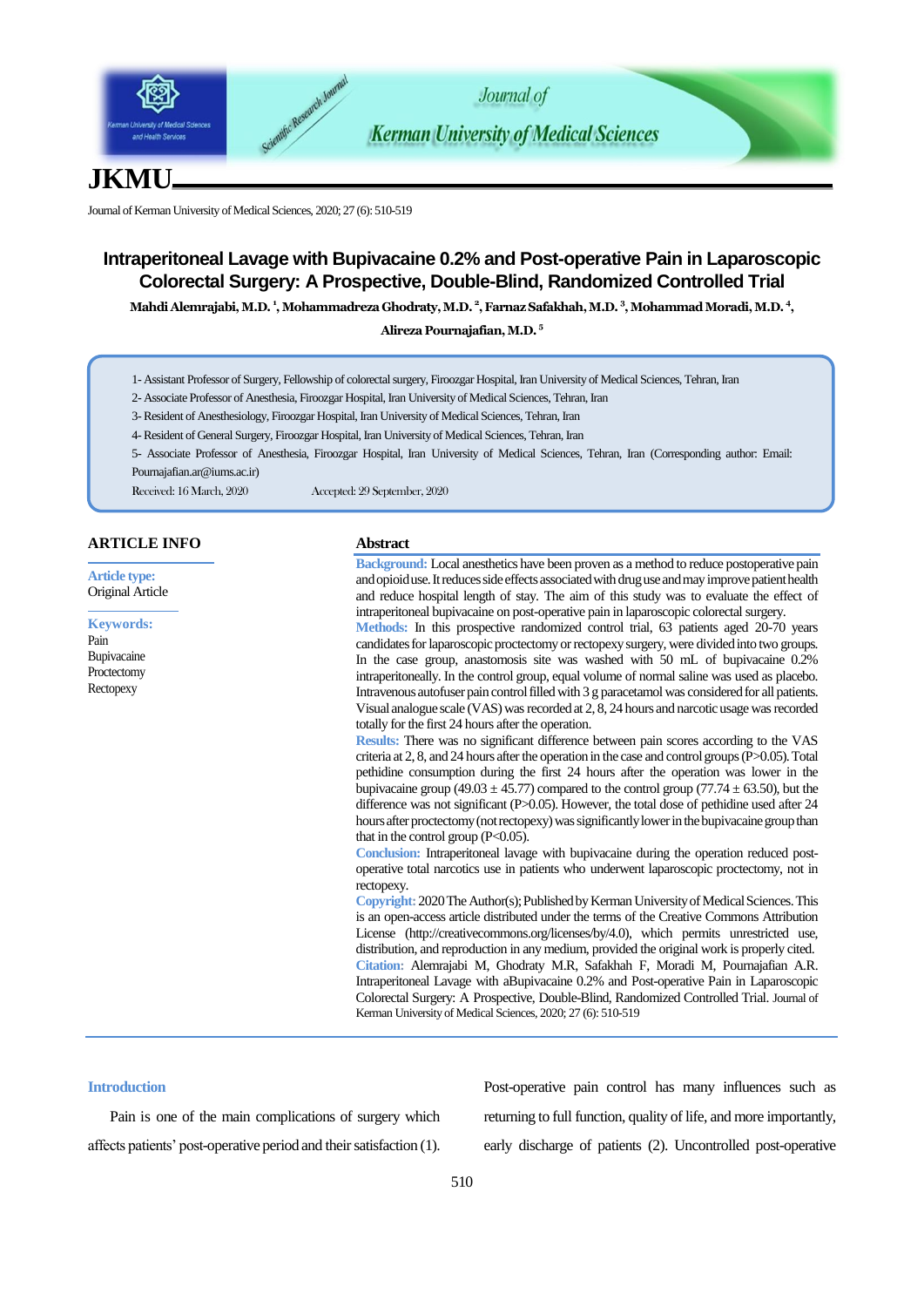pain could stimulate sympathetic pathways, thus, it could increase morbidity and mortality of patients (3,4). Activated sympathetic pathway affects oxygen consumption by myocardium, which leads to high risk of myocardial infarction and ischemia.

Moreover, stimulated sympathetic pathway can delay gastrointestinal movements post-operatively, and results in ileus in the patients. Patients with lower control on their postoperative pain are more prone to pulmonary complications due to few coughs and deep breath as a result of pain. Local analgesics are a standard approach to alleviate the postoperative pain or to reduce drug abuse-related pain (5-7).

Epidural and intrathecal injection of analgesics is a golden standard to manage pain in different abdominal surgeries but this approach can pose prolonged anesthesia, however, concerns about central block still remains as an important issue in geriatrics (8,9). Therefore, due to its prominent role in managing patients, treatment of post-operative pain has become a sort of concern recently.

According to the side effects of different analgesics, postoperative pain controllers such as local anesthesia or opioids are prescribed with lower doses than before, but it may reduce the optimal effects of drugs on pain intensity. Thus, experimental studies claimed that neural block applied before injury could be a choice for lower risks of side effects (10,11).

High doses of oral or intravenous opioid can obviously reduce post-operative pain in patients but increase side effects. Recently, alternative minimal invasive approaches have been used with the lowest side effects to reduce pain. Recently, intraperitoneal injection of analgesics in laparoscopic cholecystectomy or gynecology-related operations has been introduced (12-17). There are limited studies on the effect of intraperitoneal bupivacaine on pain score of patients after pelvic organs surgeries.

Several systematic studies and meta-analyses have shown short-term benefits for laparoscopic colorectal resection in reducing hospital stay, reducing morbidity, and improving quality of life, compared to classic open approaches (18-24).

Many years ago, liposomal bupivacaine was introduced, however, there are limited studies on its efficacy in laparoscopic colorectal resection. Studies on liposomal bupivacaine in colorectal resection were mostly retrospective studies.

#### **Objective**

The aim of this study was to assess the efficacy of intraabdominal lavage with bupivacaine and its role on the postoperative pain and the need for narcotics in patients who underwent laparoscopic rectopexy and proctectomy.

#### **Materials and Methods**

This is a prospective, randomized, double-blind clinical trial. The study population were candidates for laparoscopic colorectal surgery who referred to Firoozgar Hospital in Tehran in 2018.The sample size was calculated according to the study of Chakravarty et al. (25). The maximum sample size, with 95% confidence level and 90% strength, was estimated to be 31 for each group using STATA software.

In this study, 63 patients with [American Society of](https://en.wikipedia.org/wiki/American_Society_of_Anesthesiologists)  [Anesthesiologists](https://en.wikipedia.org/wiki/American_Society_of_Anesthesiologists) physical status(ASA) 1 and 2 aged 20-70 years candidates for laparoscopic colorectal surgery (proctectomy or rectopexy) were included and simply randomized based on the right digit of their hospital code number. An approval was received by the Ethics Committee of Iranian University of Medical Sciences (Ethical code: IR.iums.rec.1395.135553). The study was registered in Iranian Registry of Clinical Trial site (Registration code: IRCT2017071716151N5). A written informed consent was obtained from each patient. Exclusion criteria include: administering opioid within 24 hours before the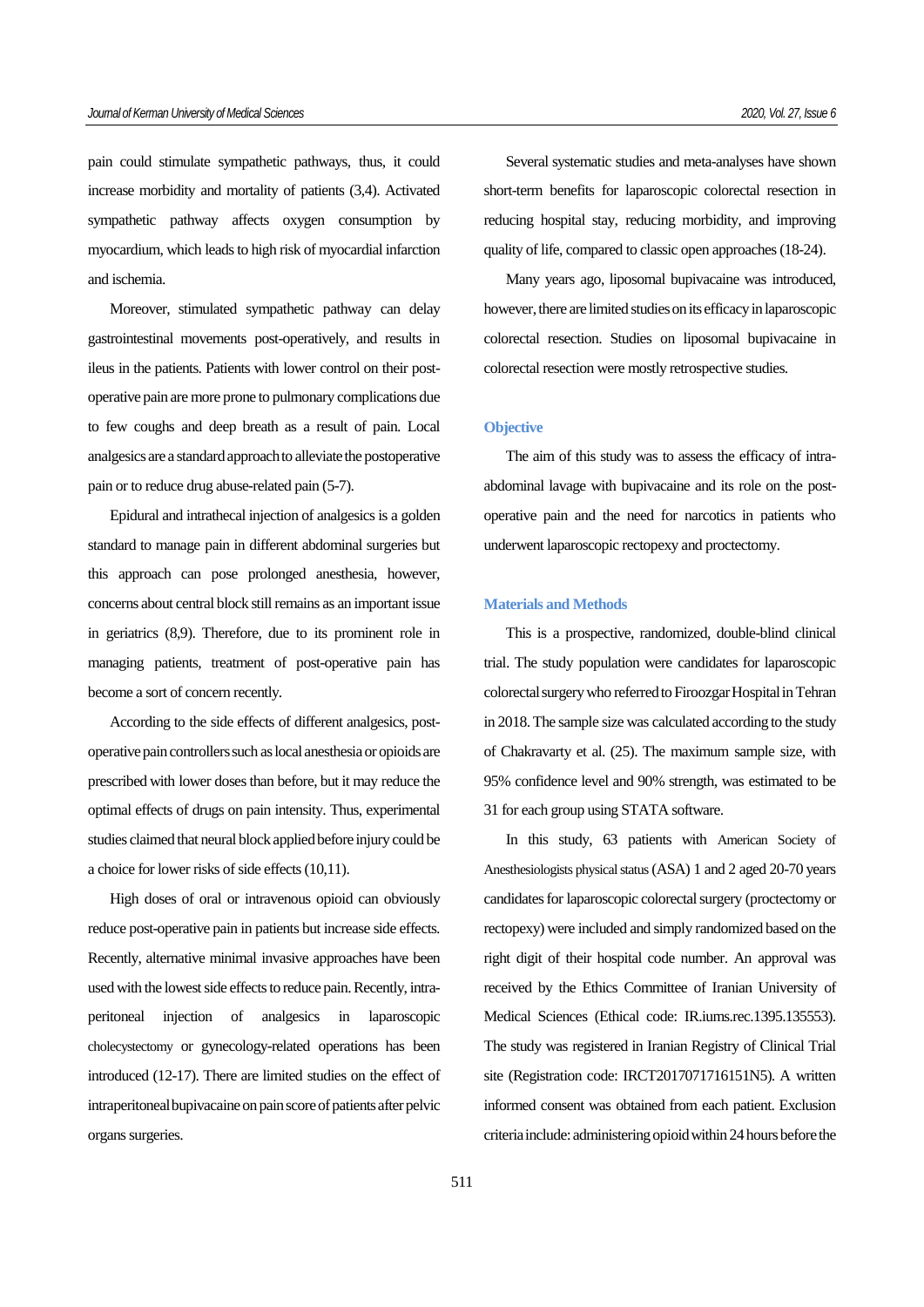study, obese patients (BMI>30), substance abuse, smoking, any analgesic or illegal drug or alcohol consumption, history of allergy to any of the drugs used in the study, chronic pain syndrome, those with neurological or steroidal disease, those whose pain assessment was unreliable or those operations in which laparoscopic procedure changed to open approach due to any reason. All surgeries were performed by a surgeon subspecialist in colorectal surgery. Patients underwent general anesthesia with approximately the same drugs and similar dosage. They were trained on how to assess post-operative pain by the VAS scoring method.Anesthetic induction protocol was standard for all patients, including intravenous injection of midazolam 25 μg/kg, fentanyl 3 μg/kg, propofol 2 mg/kg, atracurium 0.5 mg/kg, and lidocaine 1.5 mg/kg before intubation. Maintenance included intravenous injection of propofol 50-150 μg/kg/min considering hemodynamic status and anesthetic depth (by BIS), atracurium 0.2 mg/kg every 30 min, with morphine sulfate 0.1 mg/kg in the first 10 min after initiation of anesthesia. Local injection of lidocaine 0.2% was also performed for port site incisions by the surgeon.

Patients were randomly divided into two groups. The amount of opioid and analgesic administered to patients during the operation was almost equal. In the case group, at the end of the operation, 50 ml of bupivacaine 0.2% (20 ml bupivacaine 0.5% added to 30 ml normal saline) was inserted through a laparoscopic port on the anastomosis site and pelvic cavity. In the control group, the same amount of normal saline was used as a placebo. In both groups, the surgeon and the anesthesiology resident who was in charge of pain assessing and recording data, were completely blinded regarding the nature of substances used for lavage. For all patients, 1 g paracetamol was intravenously administered 15 min before the operation end, and a pain control autofuser pump containing 3 g paracetamol was used over a period of 24 hours. The nurse was ordered to administer 0.5 mg/kg pethidine in the case of patient request, or VAS ≥4 and if pain was not relieved within the next half-hour, administration of 0.25 mg/kg pethidine was repeated. The pain score was recorded by the anesthesiology assistant according to the VAS criteria at 2, 8, and 24 hours after the operation. The time of the first drug injection and total amount of opioid use were recorded.

#### **Data analysis**

Data were analyzed by SPSS version 22 (IBM SPSS Statistics, USA). Frequency, percentage, mean, and standard deviation were used to describe data. In quantitative variables, Kolmogorov-Smirnov test (KS) was first used to check the normality of the results. Then, for quantitative analysis, independent t-test or Mann-Whitney U test was used. To compare the qualitative variables, Chi-square test or Fisher's exact test was used. Statistical significant level was considered at  $P=0.05$ .

#### **Results**

In this study, 70 patients were included. Seven patients were excluded due to the exclusion criteria. CONSORT flow diagram of the participants is presented in Figure 1. The two groups were matched regarding their demographic data. There was no significant differences between the two groups regarding age, gender, and weight  $(P=0.191)$ . Twenty-six patients underwent rectopexy; 16 (61.5%) in the bupivacaine group and 10 (38.5%) in the control group. Also, 37 patients underwent proctectomy; 16 (43.2%) in the bupivacaine group and 21 (56.8%) in the control group. Demographic characteristics of the participants are presented in Table 1.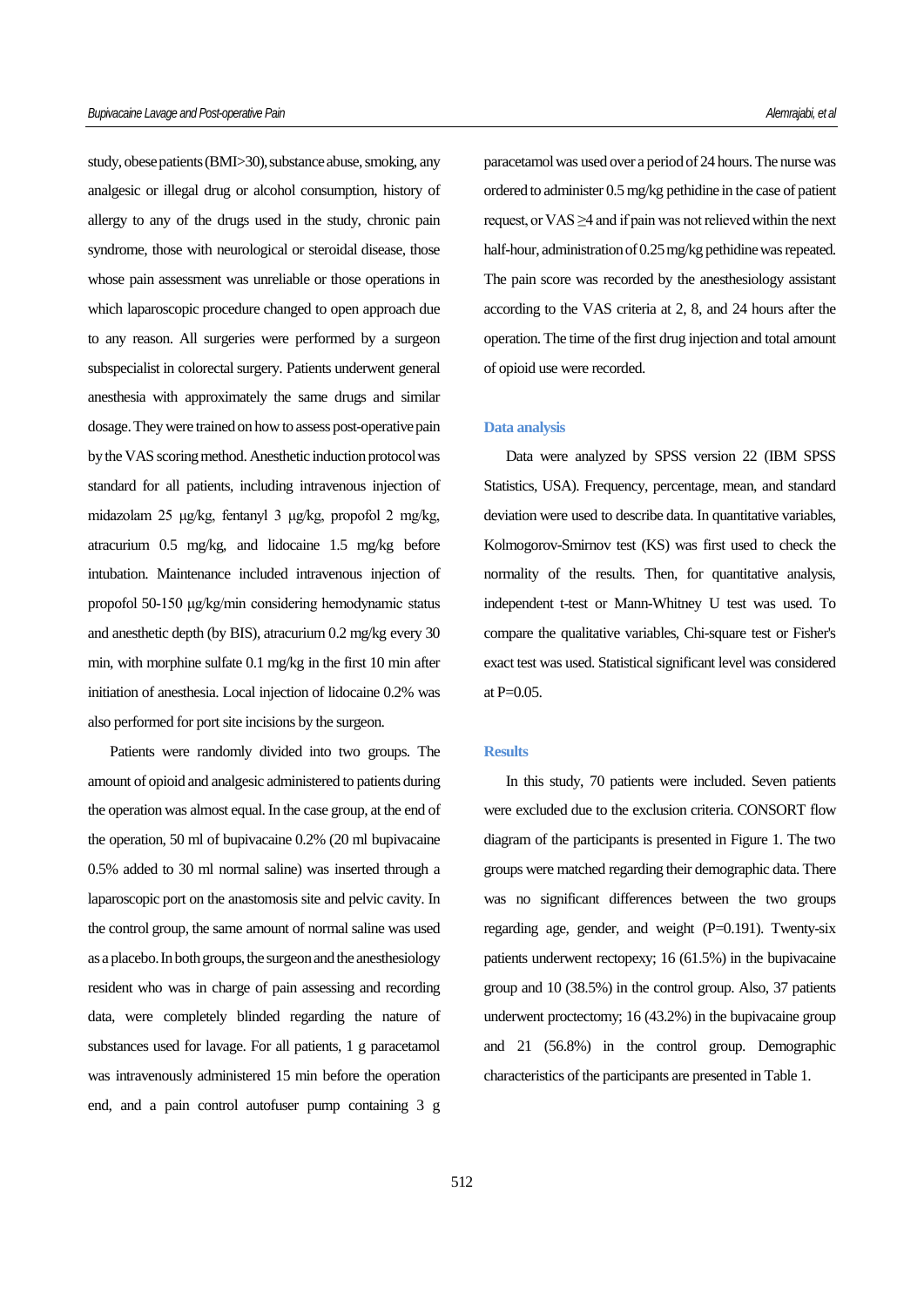

**Figure 1.** CONSORT diagram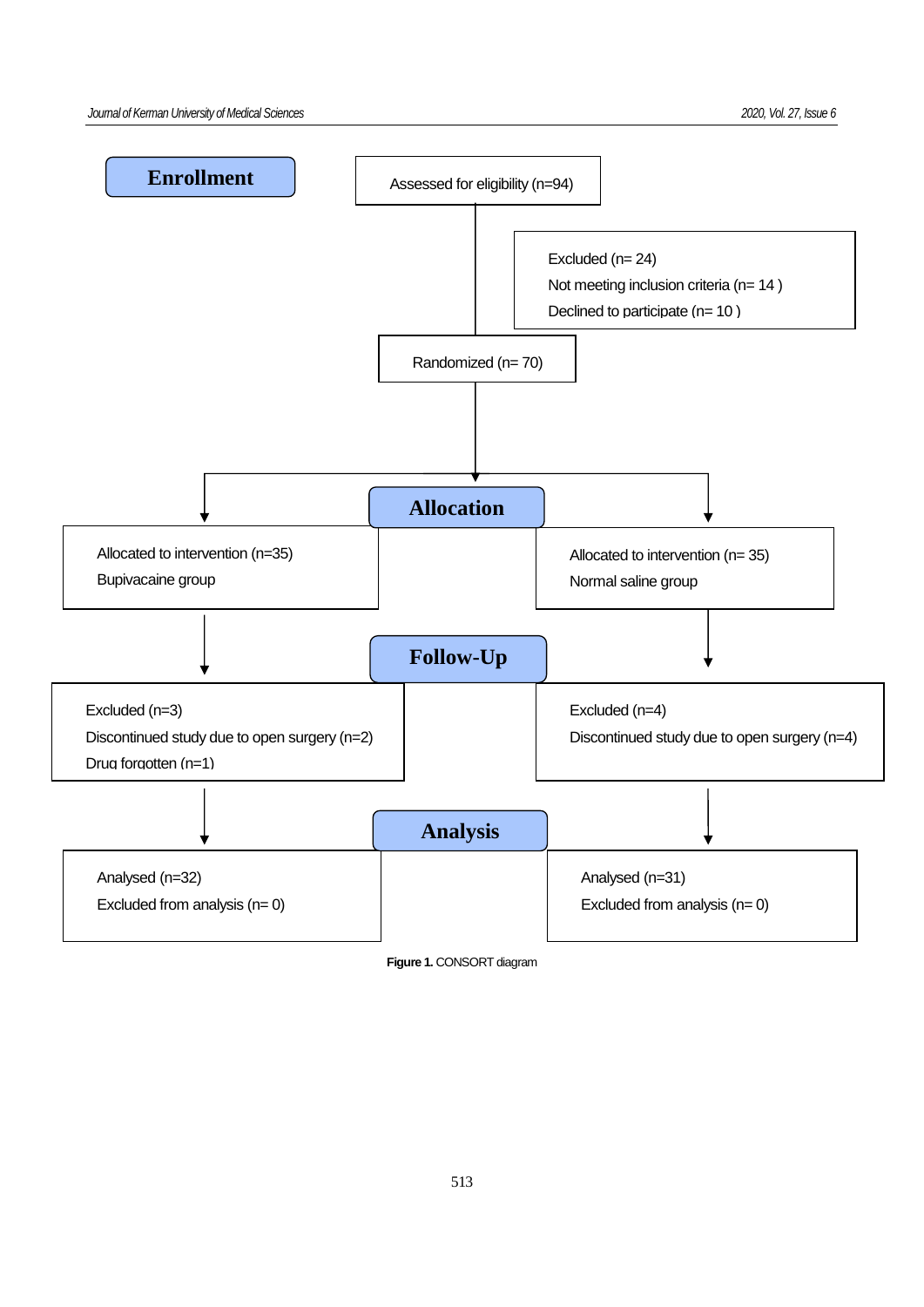| <b>Characteristic</b> | <b>Group</b>              |                  |                |  |
|-----------------------|---------------------------|------------------|----------------|--|
|                       | <b>Bupivacaine</b> (n=32) | Control $(n=31)$ | <b>P-value</b> |  |
| Age (Year)            |                           |                  | 0.191          |  |
| $Mean \pm SD$         | $46.13 + 15.43$           | $50.11 + 29.25$  |                |  |
| Gender                |                           |                  |                |  |
| <b>Male</b>           | $16(50\%)$                | 11 (35.5%)       | 0.311          |  |
| Female                | $16(50\%)$                | 20(64.5%)        |                |  |
| <b>Rectopexy</b>      | 16(61.5%)                 | 10(38.5%)        | 0.115          |  |
| Proctectomy           | $16(43.2\%)$              | 21 (56.8%)       | 0.203          |  |

**Table 1.** Demographic characteristics of participants

The time between the first administration of pethidine and the end of operation was longer in the bupivacaine group than the control group, but the difference was not significant (P˃0.05). However, total amount of pethidine used after 24 hours of the operation was lower in the bupivacaine group than the control group, but the difference was not significant

(P˃0.05). Despite the fact that total amount of pethidine used after 24 hours of proctectomy was significantly lower in the bupivacaine group than the control group (P˂0.05). However, this difference was not significant for those who underwent rectopexy (P=0.177) (Table 2).

#### **Table 2.** Analgesic prescription data

| <b>Analgesic Report</b>                                     | <b>Bupivacaine Group</b> | <b>Control Group</b> | <b>P-value</b> |
|-------------------------------------------------------------|--------------------------|----------------------|----------------|
|                                                             |                          |                      |                |
| The first analgesic request after surgery $(\min)(n=63)$    | $89.39 + 63.21$          | $40.49 + 29.30$      | 0.313          |
| Rectopexy $(n=26)$                                          | $53.67 + 41.42$          | $41.30 + 26.42$      | 0.902          |
| Proctectomy (n=37)                                          | $115.43 + 85.02$         | $41.43 + 30.56$      | 0.222          |
|                                                             |                          |                      |                |
| Total pethidine consumption in the first 24 h (mg) $(n=63)$ | $49.03 + 45.77$          | $77.74 + 63.50$      | 0.083          |
| Rectopexy $(n=26)$                                          | $29.01 + 26.33$          | $54.33 + 47.99$      | 0.177          |
| Proctectomy (n=37)                                          | $58.57 \pm 50.35$        | $99.68 + 69.67$      | 0.044          |
|                                                             |                          |                      |                |

There was no report of any respiratory depression after pethidine injection.

The VAS scores of patients in 2, 8, and 24 hours after the operation were recorded. There was no significant differences in the VAS scores between the two groups  $(P>0.05)$  (Table 3)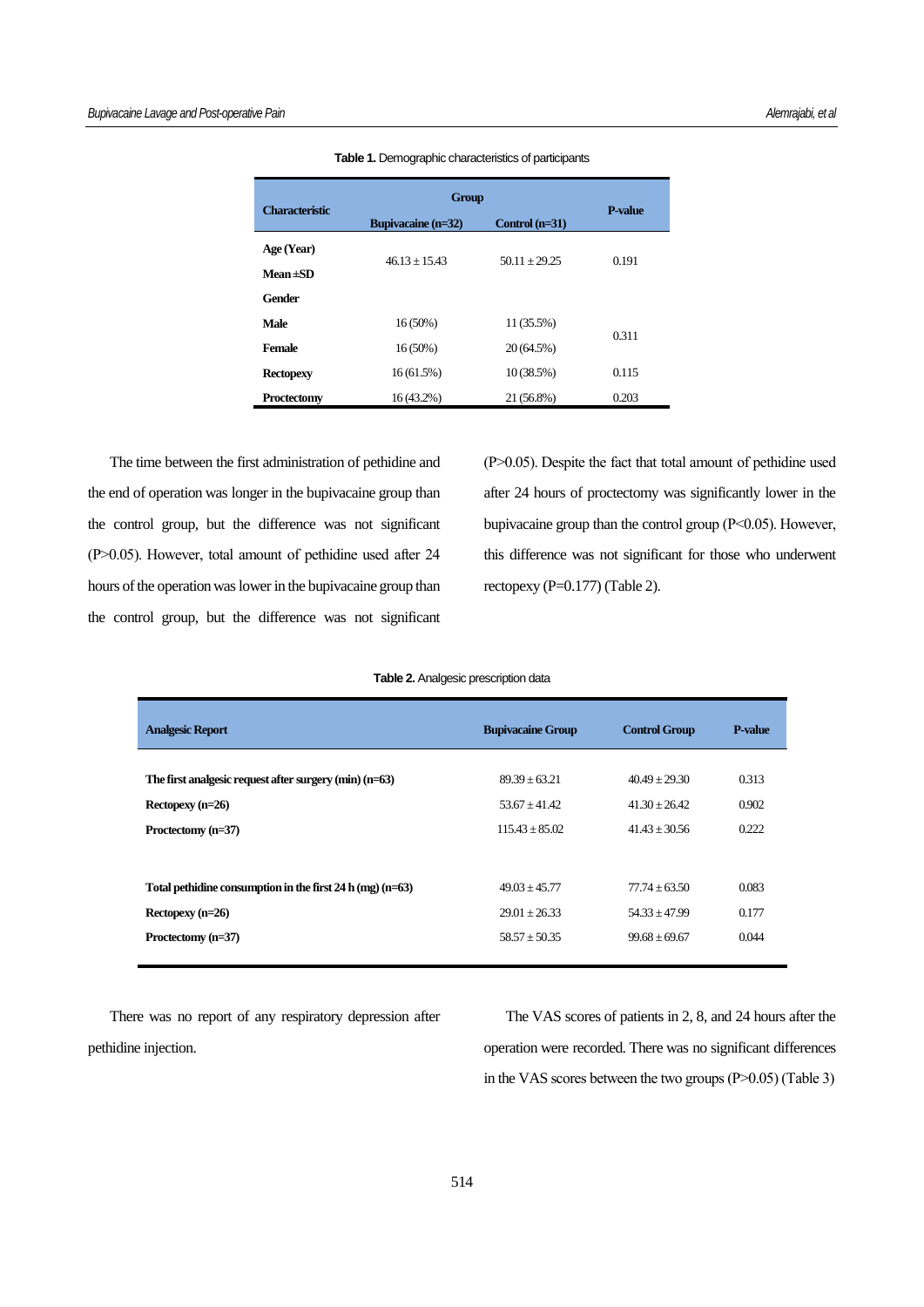| <b>Visual Analog Scale</b>      | <b>Bupivacaine Group</b> | <b>Control Group</b> | <b>P-value</b> |
|---------------------------------|--------------------------|----------------------|----------------|
| 2 hours after surgery $(n=63)$  | $5.37 + 2.81$            | $5.68 + 2.71$        | 0.489          |
| Rectopexy $(n=26)$              | $4.93 + 2.71$            | $5.30 + 2.62$        | 0.741          |
| Proctectomy (n=37)              | $5.81 \pm 2.92$          | $6.15 + 2.77$        | 0.694          |
| 8 hours after surgery $(n=63)$  | $5.02 + 2.51$            | $5.34 \pm 2.59$      | 0.665          |
| Rectopexy $(n=26)$              | $4.68 + 2.38$            | $4.50 + 2.06$        | 0.737          |
| Proctectomy (n=37)              | $5.31 + 2.67$            | $5.78 + 2.78$        | 0.731          |
| 24 hours after surgery $(n=63)$ | $4.19 + 2.08$            | $4.37 + 2.44$        | 0.869          |
| Rectopexy $(n=26)$              | $4.64 + 2.06$            | $5.02 + 1.88$        | 0.520          |
| Proctectomy (n=37)              | $3.93 + 2.14$            | $4.05 + 2.67$        | 0.891          |

**Table 3. VAS after surgery** 

#### **Discussion**

In this randomized double-blind clinical trial, the effect of the use of bupivacaine to alleviate post-operative pain following laparoscopic colorectal surgeries, was evaluated. As patients were pain free during general anesthesia, bupivacaine was used for intraperitoneal lavage to induce analgesia during emergence of anesthesia and after that.

Some studies have been performed on the effect of bupivacaine in appendectomy and hysterectomy (10,15,16). Some meta-analysis and randomized trials have confirmed the positive effect of intraperitoneal bupivacaine in reducing postoperative pain in adult elective surgery (26,27). Di Pace et al. (2009) performed a study on different aspects of intraperitoneal analgesics including urology operations, appendectomy, cholecystectomy, varicocele and ovarian surgeries, and showed benefits of the use of intraperitoneal analgesics (28). El Basha et al. (2015) reported beneficial outcomes of the use of intraperitoneal local anesthetic (IPLA) in laparoscopic cholecystectomy and undescended testis (29). Also, Galante et al. (2014) showed strong effects of the use of IPLA in pediatrics (30). [Hamill](https://pubmed.ncbi.nlm.nih.gov/?term=Hamill+JK&cauthor_id=27537538) JK et al. showed discordant outcomes in acute inflammatory condition of appendectomy. They introduced no benefit of the use of IPLA in appendectomy, which is somewhat consistent with the results of this study (31).

In a meta-analysis by Raman et al. (2018), the use of lipoprotein bupivacaine as a topical anesthetic, was associated with a reduction in opioid use at 48 and 72 hours after colorectal surgery (32), which is consistent with the results of the present study. In a study by Stuhldreher et al. (2012), the amount of opioid use one day after laparoscopic colorectal surgery in patients without local anesthesia did not differ with those receiving topical bupivacaine (33).

Jain et al. (2018) reported that the administration of intraperitoneal bupivacaine reduced the need for post-operative narcotic drugs after laparoscopic cholecystectomy (34).

Toleska et al. (2018) also reported that pain level according to the VAS criteria, at 1, 4, 8, 12, and 24 hours after the operation was lower in the intraperitoneal bupivacaine group than in the non-bupivacaine group, which is consistent with the results of the present study (35).

Yari et al. (2014) found that there was no difference between the amount of drug use and the time of the first request for post-operative analgesics in laparoscopic cholecystectomy between the group receiving intraperitoneal bupivacaine and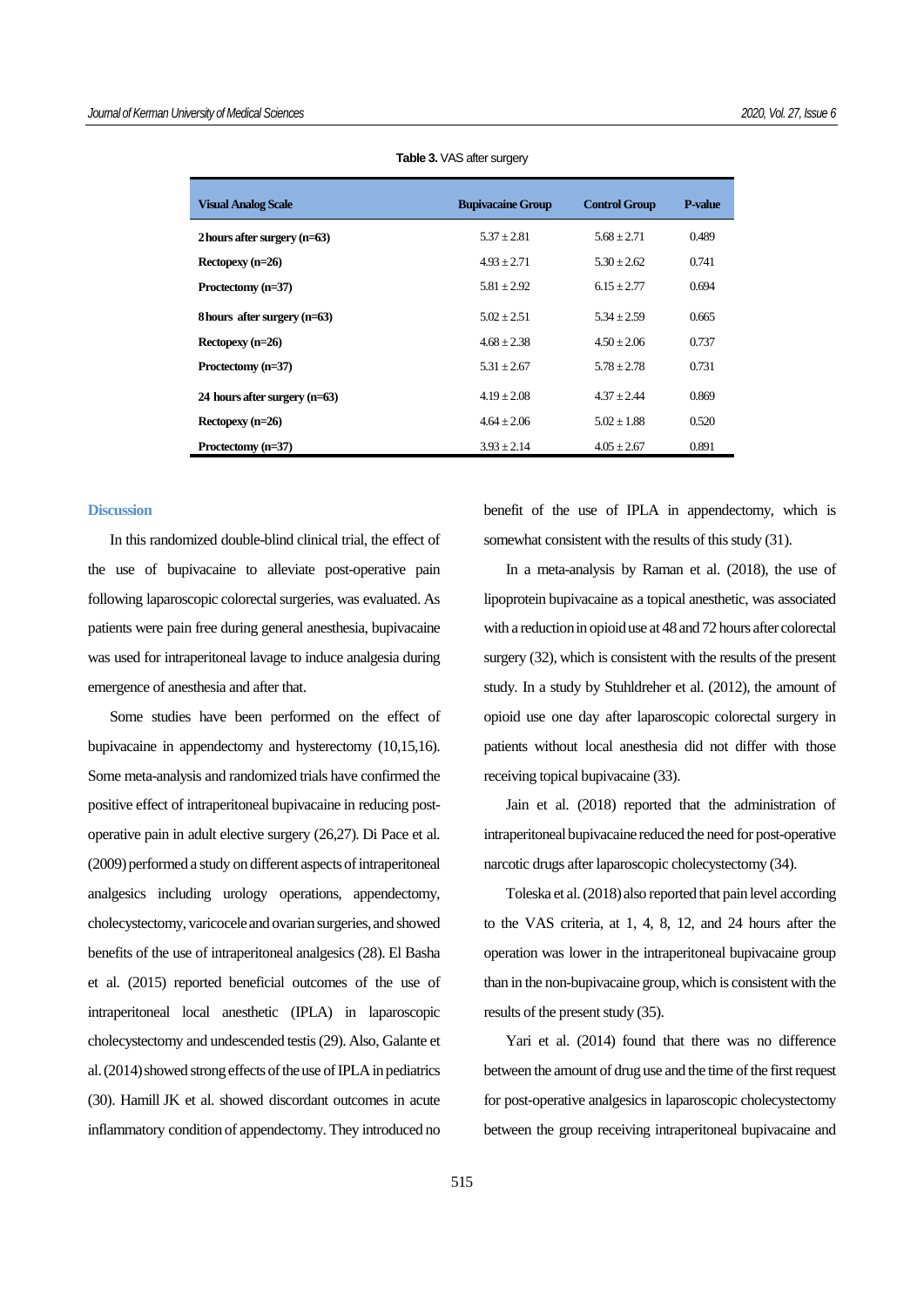the control group, which is not consistent with the results of the present study. At most post-operative times, there was no difference between the pain level according to the VAS criteria between the intraperitoneal bupivacaine and control groups (36).

Ghorbani et al. (2017) demonstrated that the pain score according to the VAS at 1, 6, and 24 hours after laparoscopic cholecystectomy was lower in patients who received bupivacaine. Also, the use of opioid was lower in the group who received intraperitoneal bupivacaine (37), which is consistent with the results of this study.

Total amount of pethidine use 24 hours after the operation was lower in the bupivacaine group than the control group, but the difference was not significant. It was revealed that there was no significant difference in the VAS scores between the two groups. However, it seems that those who underwent proctectomy benefit from intra-abdominal bupivacaine lavage much more than those who underwent ventral rectopexy. In rectopexy, only the anterior part of rectum is dissected and a mesh is inserted and fixed to sacrum promontory, and finally, peritoneum is closed. But in proctectomy, rectum and sigmoid are dissected from the parietal peritoneum, a coloanal anastomosis is performed, and a temporary diverting ileostomy is placed. Therefore, due to more tissue damages and dissection in proctectomy and also longer duration of the operation, patients need analgesics more than those who underwent rectopexy. According to the previous studies on appendectomy or cholecystectomy, there is no apparent effect of intraabdominal lavage with bupivacaine like rectopexy here, which might be due to less tissue destruction as mentioned above (27,28,31,36).

The VAS score remained equal in 2 groups by use of more analgesics in proctectomy compared to rectopexy. However, in rectal cancer, patients received radiotherapy 8 weeks before the operation, which affected pain perception apparently more than rectopexy. Also, ileostomy in proctectomy could increase pain perception in patients.

The present study had also some limitations. One of the limitations is subjective assessment of pain in patients. The use of objective stress assessment methods by some biomarkers or other pain assessment methods or even adding patients sedation score to routine evaluation may yield better results. Also, there are limited data about the use of bupivacaine in pelvic organ surgeries. It is suggested to perform further studies on patients who undergo such operations in a larger sample size to obtain better and more detailed outcomes.

#### **Conclusion**

Intraperitoneal lavage with bupivacaine during the operation reduced post-operative total narcotics usage in patients who underwent laparoscopic proctectomy, not in those who underwent rectopexy.

#### **Acknowledgements**

The authors would like to thank the operation room staff and ICU nurses of Firoozgar Hospital, Tehran, Iran, for their sincere cooperation.

### **Conflict of Interests**

The authors declare that they have no conflict of interests.

#### **Funding and Support**

This article is a part of thesis of Farnaz Safakhah, which was approved in Iran University of Medical Sciences, Tehran, Iran, for obtaining medical specialty degree.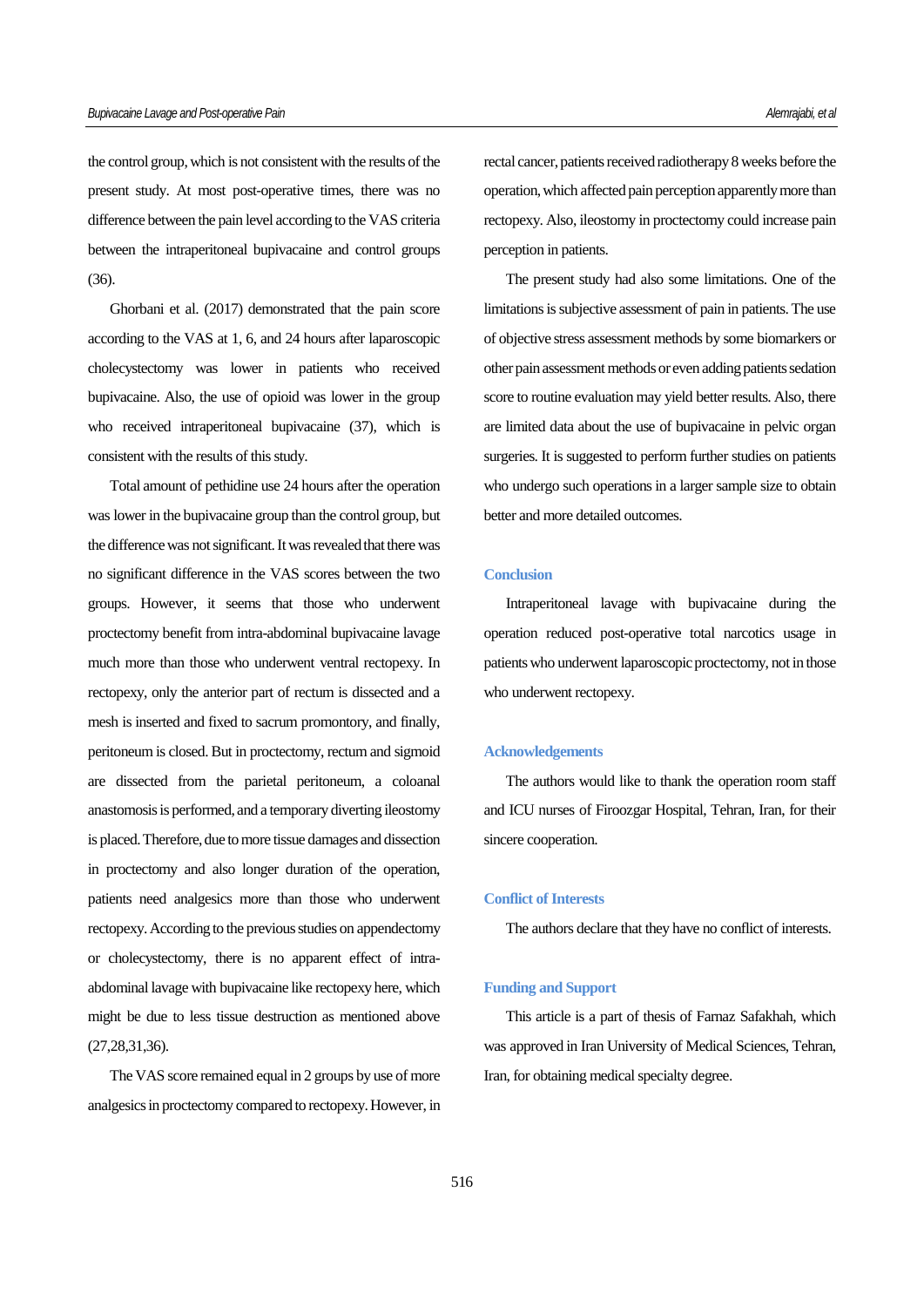## **References**

- 1. Sinatra R. Causes and consequences of inadequate management of acute pain. Pain Medicine 2010; 11(12):1859-71.
- 2. Strassels SA, McNicol E, Wagner AK, Rogers WH, Gouveia WA, Carr DB. Persistent postoperative pain, health-related quality of life, and functioning 1 month after hospital discharge. Acute Pain 2004; 6(3-4):95-104.
- 3. Liu S, Carpenter RL, Neal JM. Epidural anesthesia and analgesia: their role in postoperative outcome. The Journal of the American Society of Anesthesiologists 1995; 82(6):1474-506.
- 4. Wu CL, Fleisher LA. Outcomes research in regional anesthesia and analgesia. Anesthesia & Analgesia 2000; 91(5):1232-42.
- 5. Wills VL, Hunt DR. Pain after laparoscopic cholecystectomy. BJS 2000; 87(3):273-84.
- 6. Cali RL, Meade PG, Swanson MS, Freeman C. Effect of morphine and incision length on bowel function after proctectomy. Diseases of the Colon & Rectum 2000; 43(2):163-8.
- 7. Louizos AA, Hadzilia SJ, Leandros E, Kouroukli IK, Georgiou LG, Bramis JP. Postoperative pain relief after laparoscopic cholecystectomy: a placebo-controlled double-blind randomized trial of preincisional infiltration and intraperitoneal instillation of levobupivacaine 0.25%. Surg Endosc 2005; 19(11):1503-6.
- 8. Hein A, Rösblad P, Gillis-Haegerstrand C, Schedvins K, Jakobsson J, Dahlgren G. Low dose intrathecal morphine effects on post‐hysterectomy pain: a randomized placebo‐controlled study. Acta Anaesthesiologica Scandinavica 2012; 56(1):102-9.
- 9. Moen V, Dahlgren N, Irestedt L. Severe neurological complications after central neuraxial blockades in Sweden 1990–1999. The Journal of the American Society of Anesthesiologists 2004; 101(4):950-9.
- 10. Kahokehr A, Sammour T, Soop M, Hill AG. Intraperitoneal local anaesthetic in abdominal surgery–a systematic review. ANZ Journal of Surgery 2011; 81(4):237-45.
- 11. Kehlet H, Liu SS. Continuous local anesthetic wound infusion to improve postoperative outcomeback to the periphery? Anesthesiology 2007; 107(3):369-71.
- 12. Khan MR, Raza R, Zafar SN, Shamim F, Raza SA, Pal KM, et al. Intraperitoneal lignocaine (lidocaine) versus bupivacaine after laparoscopic cholecystectomy: results of a randomized controlled trial. Journal of Surgical Research 2012; 178(2):662-9.
- 13. Ebrahimifard F, Nooraei N. Postoperative pain after laparoscopic cholecystectomy: a randomized clinical trial comparing intraperitoneal bupivacaine versus intravenous pethidine. Surgical Laparoscopy, Endoscopy & Percutaneous Techniques 2013; 23(1):88-  $92.$
- 14. Miller RD, Eriksson LI, Fleisher LA, Wiener-Kronish JP, Cohen NH, Young WL. Anesthesia. 8th ed. USA: Saunders; 2015**.**
- 15. Butala BP, Shah VR, Nived K. Randomized double blind trial of intraperitoneal instillation of bupivacaine and morphine for pain relief after laparoscopic gynecological surgeries. Saudi Journal of Anaesthesia 2013; 7(1):18-23.
- 16. Marks JL, Ata B, Tulandi T. Systematic review and metaanalysis of intraperitoneal instillation of local anesthetics for reduction of pain after gynecologic laparoscopy. Journal of Minimally Invasive Gynecology 2012; 19(5):545-53.
- 17. Lloyd GM, Kirby R, Hemingway DM, Keane FB, Miller AS, Neary P. The RAPID protocol enhances patient recovery after both laparoscopic and open colorectal resections. Surg Endosc 2010; 24(6):1434-9.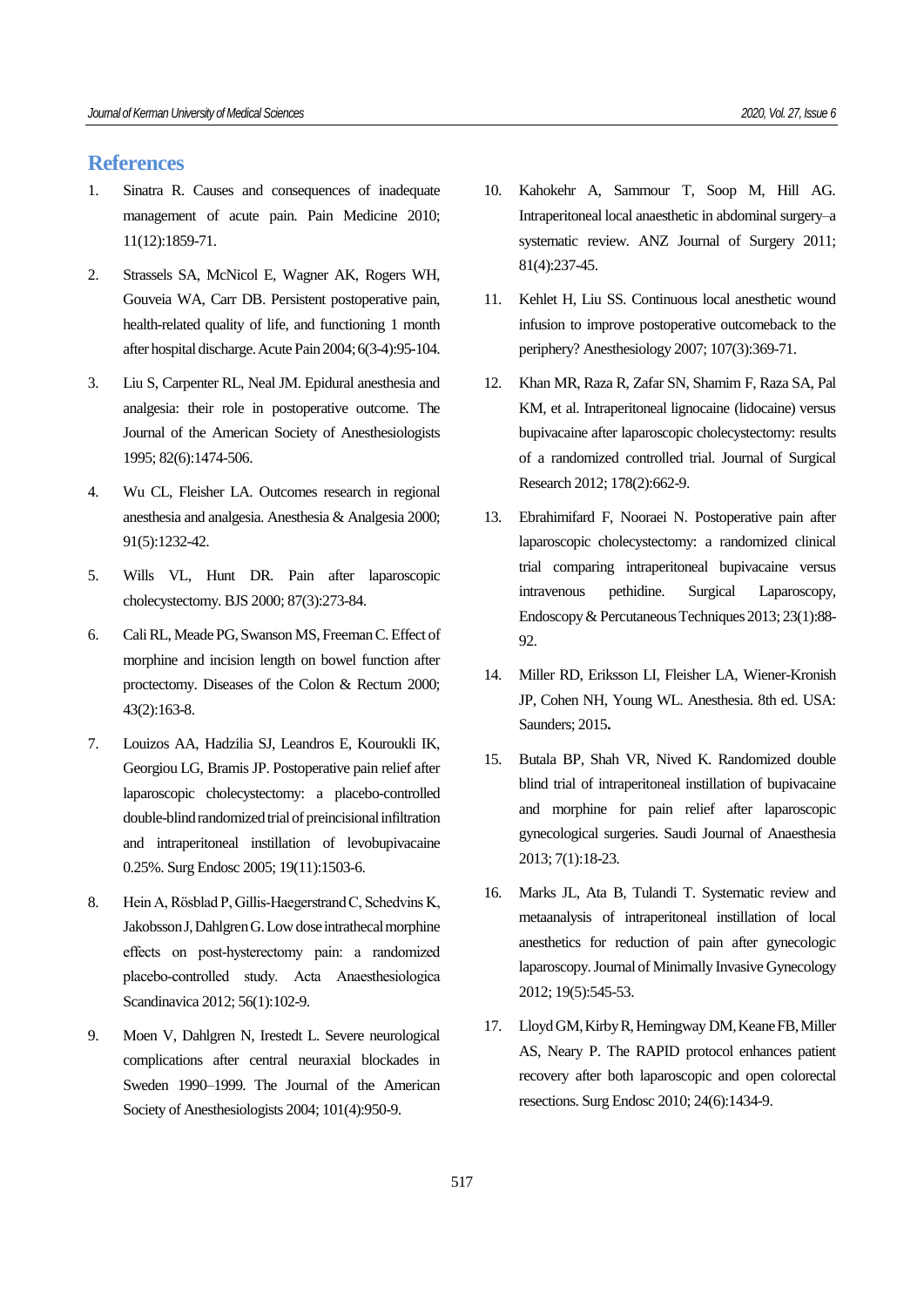- 18. Joris J, Thiry E, Paris P, Weerts J, Lamy M. Pain after laparoscopic cholecystectomy: characteristics and effect of intraperitoneal bupivacaine. Anesthesia & Analgesia 1995; 81(2):379-84.
- 19. Steele SR, Brown TA, Rush RM, Martin MJ. Laparoscopic vs open proctectomy for colon cancer: results from a large nationwide population-based analysis. J Gastrointest Surg 2008; 12(3):583-91.
- 20. Koopmann MC, Harms BA, Heise CP. Money well spent: a comparison of hospital operating margin for laparoscopic and open colectomies. Surgery 2007; 142(4):546-53.
- 21. Guller U, Jain N, Hervey S, Purves H, Pietrobon R. Laparoscopic vs open proctectomy: outcomes comparison based on large nationwide databases. Arch Surg 2003; 138(11):1179-86.
- 22. Delaney CP, Chang E, Senagore AJ, Broder M. Clinical outcomes and resource utilization associated with laparoscopic and open proctectomy using a large national database. Ann Surg 2008; 247(5):819-24.
- 23. Adamina M, Kehlet H, Tomlinson GA, Senagore AJ, Delaney CP. Enhanced recovery pathways optimize health outcomes and resource utilization: a meta-analysis of randomized controlled trials in colorectal surgery. Surgery 2011; 149(6):830-40.
- 24. Weeks JC, Nelson H, Gelber S, Sargent D, Schroeder G, Clinical Outcomes of Surgical Therapy (COST) Study Group. Short-term quality-of-life outcomes following laparoscopic-assisted proctectomy vs open proctectomy for colon cancer: a randomized trial. JAMA 2002; 287(3):321-8.
- 25. Chakravarty N, Singhai S, Shidhaye RV. Evaluation of intraperitoneal bupivacaine for postoperative analgesia in patients undergoing laparoscopic cholecystectomy: a prospective randomized trial. Anaesth Pain & intensive Care 2014; 18(4):361-6.
- 26. Kahokehr A, Sammour T, Zargar-Shoshtari K, Taylor

MH, Hill AG. Intraperitoneal local anesthetic improves recovery after colon resection: a double-blinded randomized con- trolled trial. Annals of Surgery 2011; 254(1):28-38.

- 27. Kahokehr A, Sammour T, Soop M, Hill AG. Intraperitoneal use of local anesthetic in laparoscopic cholecystectomy: Systematic review and metaanalysis of randomized controlled trials. J Hepatobiliary Pancreat Sci 2010; 17(5):637-56.
- 28. Di Pace MR, Cimador M, Catalano P, Caruso A, Sergio A, Casuccio A, et al. Efficacy of periportal infiltration and intraperitoneal instillation of ropivacaine after laparoscopic surgery in children. J Laparoendosc Adv Surg Tech A 2009; 19(6):821-5.
- 29. El Basha S, Hanna MG, Soaida SM, Refaee HH. Intraperitoneal instillation of l- bupivacaine in laparoscopic pediatric procedures: a randomized-controlled study. Ain-Shams J Anaesthesiol 2015; 8:247-51.
- 30. Galante D. The laparoscopic oncologic surgical pathology and postoperative pain management through intraperitoneally local anesthetic in pediatric patients. Pediatr Blood Cancer 2014; 61:S243-4.
- 31. [Hamill](https://pubmed.ncbi.nlm.nih.gov/?term=Hamill+JK&cauthor_id=27537538) JK, [Liley](https://pubmed.ncbi.nlm.nih.gov/?term=Liley+A&cauthor_id=27537538) A, [Hill](https://pubmed.ncbi.nlm.nih.gov/?term=Hill+AG&cauthor_id=27537538) AG. Intraperitoneal Local Anesthetic for Laparoscopic Appendectomy in Children: A Randomized Controlled Trial. Ann Surg. 2017 Jul; 266(1):189-194
- 32. Raman S, Lin M, Krishnan N. Systematic review and meta-analysis of the efficacy of liposomal bupivacaine in colorectal resections. J Drug Assess 2018; 7(1):43-50.
- 33. Stuhldreher JM, Adamina M, Konopacka A, Brady K, Delaney CP. Effect of local anesthetics on postoperative pain and opioid consumption in laparoscopic colorectal surgery. Surg Endosc 2012; 26(6):1617-23.
- 34. Jain S, Nazir N, Singh S, Sharma S. A prospective randomised controlled study for evaluation of highvolume low-concentration intraperitoneal bupivacaine for post-laparoscopic cholecystectomy analgesia. Indian J Anaesth 2018; 62(2):109-14.